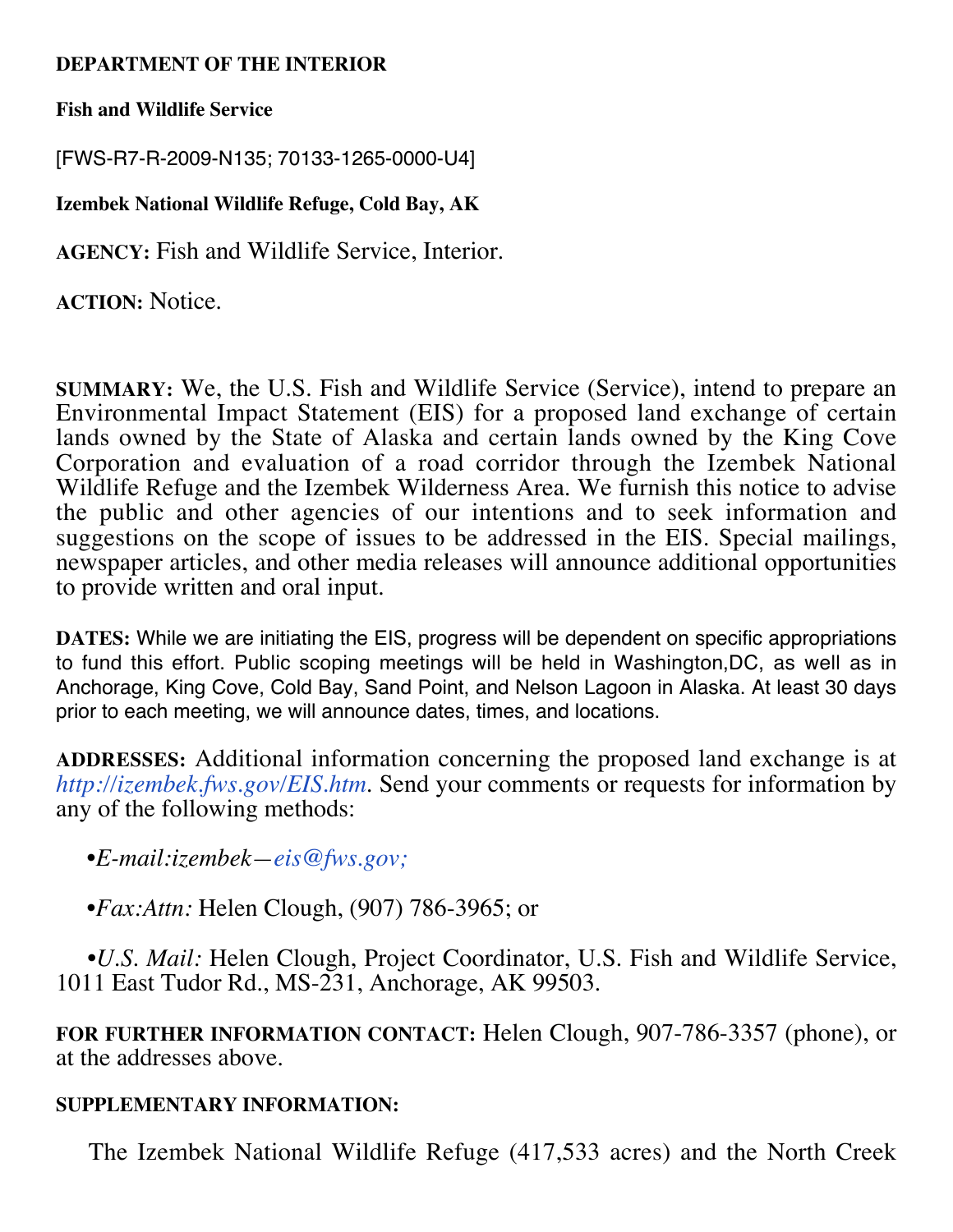(8,452 acres) and Pavlof (1,447,264 acres) units of the Alaska Peninsula National Wildlife Refuge are located at the westernmost tip of the Alaska Peninsula. The 1,008,697-acre Unimak Island (the easternmost Aleutian Island of the Alaska Maritime National Wildlife Refuge) lies across the Isanotski Strait. To the north of the Izembek Refuge is the Bering Sea; to the south is the Pacific Ocean. The Alaska Peninsula is dominated by the rugged Aleutian Range, part of the Aleutian arc chain of volcanoes. Landforms include mountains, active volcanoes, U-shaped valleys, glacial moraines, low tundra wetlands, lakes, sand dunes, and lagoons. Elevations range from sea level to the 9,372-foot Shishaldin Volcano. Shishaldin Volcano is a designated National Natural Landmark. Several major lagoons are within the Izembek Refuge boundary. These lagoons contain some of the world's largest eelgrass beds. The lagoons are under the jurisdiction of the State of Alaska. Izembek Lagoon is designated the Izembek State Game Refuge. Birds from all over the Arctic funnel through Izembek Refuge each fall on their way to wintering grounds throughout the world. More than 98 percent of the world's Pacific black brant use Izembek Lagoon as a staging area for their fall migration to Mexico. Other birds that use the refuge include golden plovers, ruddy turnstones, western sandpipers, tundra swans, Steller's eiders, and emperor geese. The refuge also is home to large concentrations of brown bears and other large mammals such as caribou and wolves. The red, pink, chum, and silver salmon that use the waters within the refuge enrich the entire ecosystem with the nutrients they bring from the sea. The refuge also has a rich human history, from ancient settlements of Alaska Natives, through the 18th and 19th century Russian fur traders, to a World War II outpost. The Izembek Wilderness covers much of the refuge and includes pristine streams, extensive wetlands, steep mountains, tundra, and sand dunes, and provides high scenic, wildlife, and scientific values, as well as outstanding opportunities for solitude and primitive recreation.

## [Page 39337]

 The King Cove Corporation is an Alaska Native Village Corporation established under the Alaska Native Claims Settlement Act of 1971 (ANCSA; 43 U.S.C. 1601*et seq.*) Under the authority of ANCSA, Congress granted to King Cove Corporation land entitlements within and adjacent to Izembek Refuge. The State of Alaska also owns lands, submerged lands, shorelands, and tidelands within and adjacent to Izembek and Alaska Peninsula Refuges, including the Izembek State Game Refuge.

 Alaska Maritime National Wildlife Refuge stretches from the Arctic Ocean to the southeast panhandle of Alaska and protects breeding habitat for seabirds, marine mammals, and other wildlife on more than 2,500 islands, spires, rocks, and coastal headlands. Sitkinak Island, which lies within the boundaries of the Alaska Maritime National Wildlife Refuge, is primarily owned by the State of Alaska, with two parcels owned by the Service.

In the Omnibus Public Land Management Act of 2009 (H.R. 146, Subtitle E; the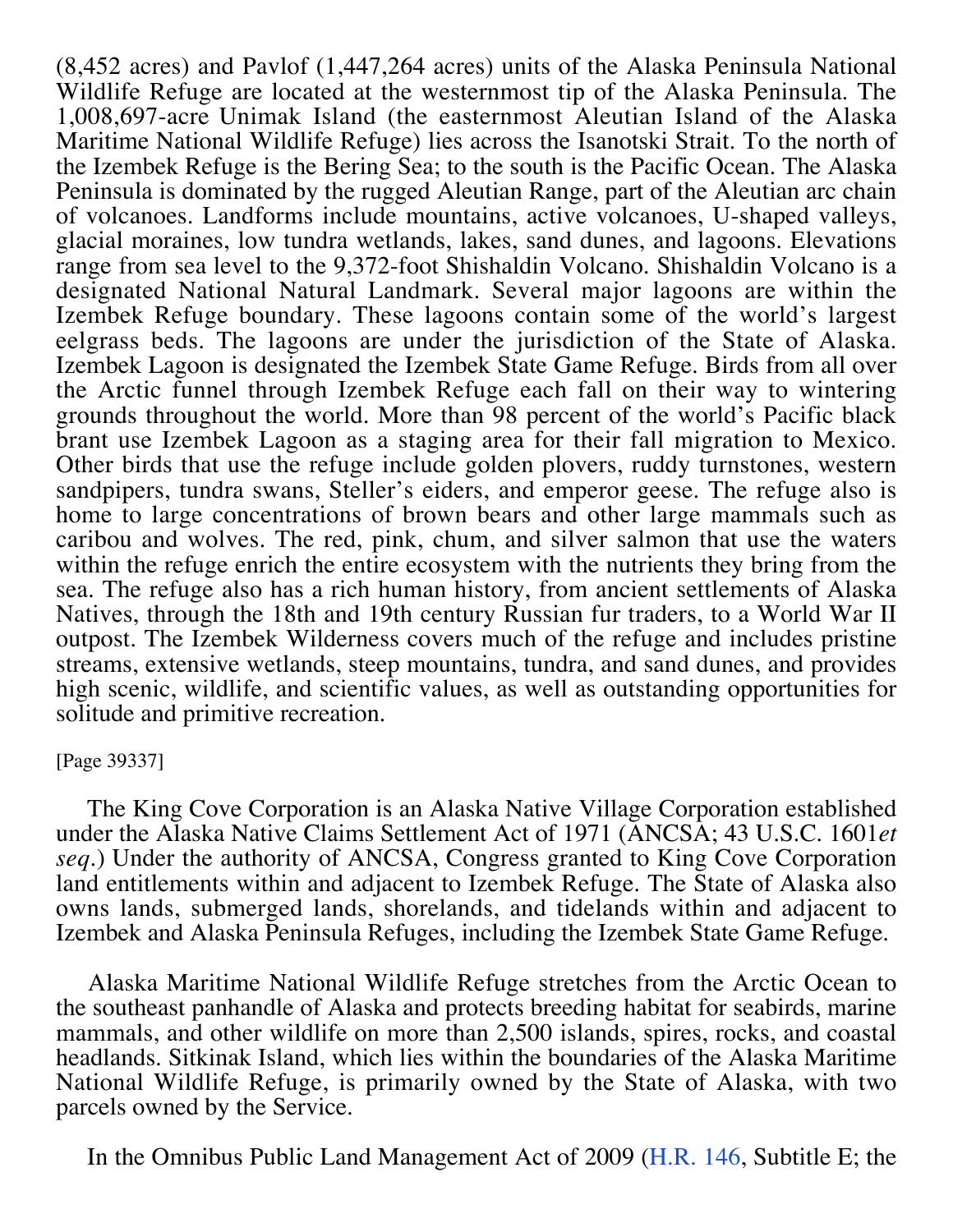Act), Congress directs us to prepare an EIS under the National Environmental Policy Act of 1969, as amended (42 U.S.C. 4321*et seq.*) and its implementing regulations (40 CFR parts 1500-1508) to evaluate the impacts of a proposed land exchange with the State of Alaska and the King Cove Corporation for the purpose of constructing a single-lane gravel road between the communities of King Cove and Cold Bay, Alaska. The land exchange would involve the removal of approximately 206 acres within the Izembek Wilderness portion of Izembek National Wildlife Refuge for the road corridor and approximately 1,600 acres of Federal land within the Alaska Maritime National Wildlife Refuge on Sitkinak Island. In exchange, we would receive approximately 43,093 acres of land owned by the State of Alaska and approximately 13,300 acres of land owned by the King Cove Corporation. These lands are located around Cold Bay and adjacent to the North Creek Unit of Alaska Peninsula National Wildlife Refuge.

 The preparation of this EIS is to begin not later than 60 days after the Secretary receives notification by the State and the King Cove Corporation of their intention to exchange lands in accordance with the Act. The Secretary received notification by the King Cove Corporation on May 19, 2009, and by the State of Alaska on June 19, 2009. This notice initiates the process and opens the period for public scoping. Formal public involvement activities will begin when we receive funds appropriated to support this effort. At that time we will announce additional public involvement activities.

In accordance with Section  $6402(b)(2)(B)$  of the Act, the EIS will analyze the proposed land exchange and the potential construction and operation of a road between the communities of King Cove and Cold Bay, Alaska, and will evaluate a specific road corridor through the Izembek Refuge that will be identified in consultation with the State of Alaska, the City of King Cove, and the Agdaagux Tribe of King Cove. The alternatives anticipated at this time include the existing situation (no land exchange or road construction) and the proposed land exchange and road construction and operation as outlined in the Act. In preparing the EIS, the Service will solicit comments from public locally, regionally, and nationally. As required in the Act, subsequent to the preparation of the EIS and in conjunction with the Record of Decision, the Secretary of the Interior will determine whether the land exchange (including the construction of the proposed road) is in the public interest.

## **Public Availability of Comments**

 Before including your address, phone number, e-mail address, or other personal identifying information in your comment, you should be aware that your entire comment—including your personal identifying information—may be made publicly available at any time. While you can ask us to withhold it from public review, we cannot guarantee we will be able to do so.